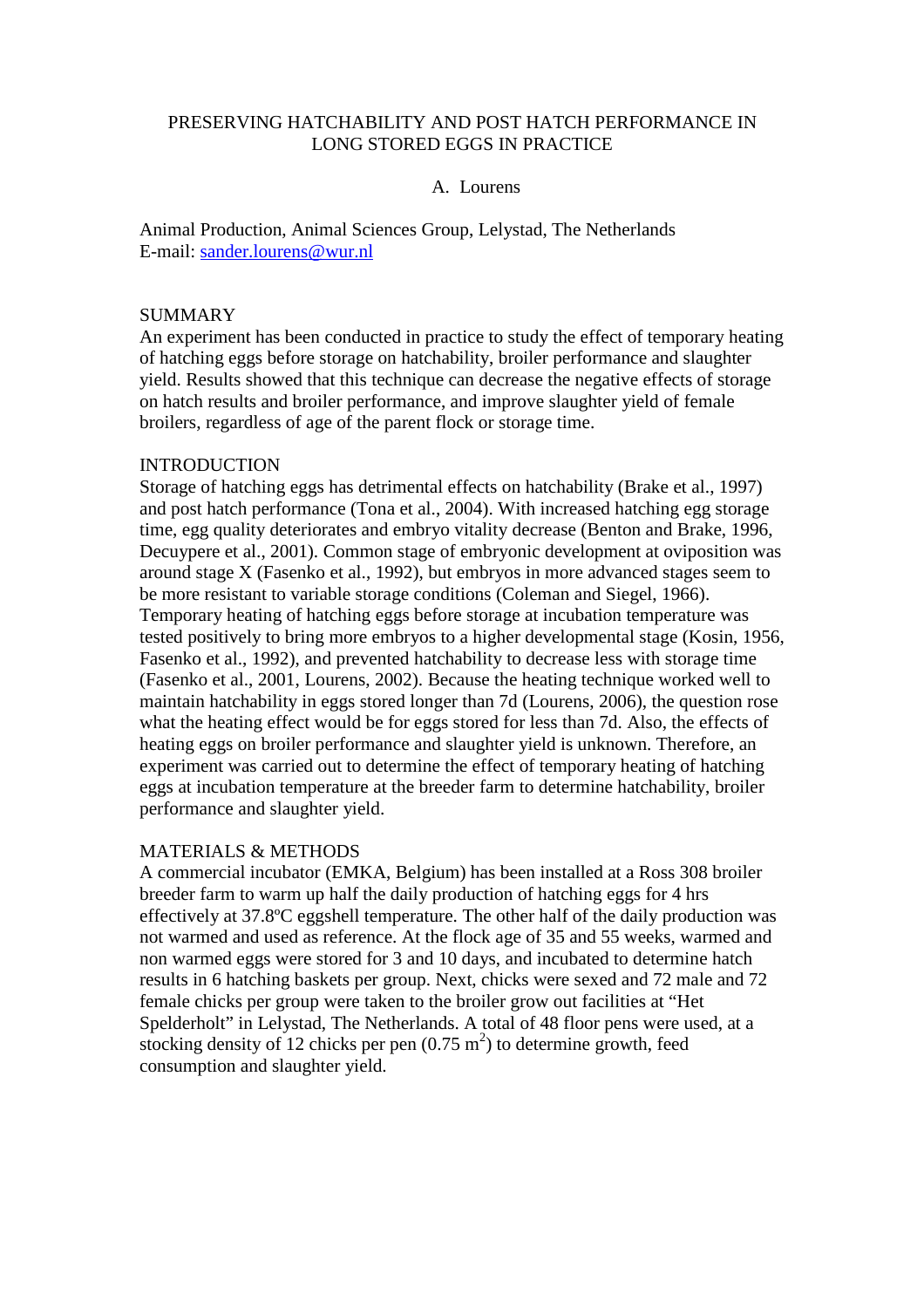# RESULTS & DISCUSSION

The four-hour effective heating period was chosen carefully, because it is known that longer heating periods can seriously decrease hatch results (Lourens, 2002). Therefore, it has to be realized that pre-incubation techniques need to be developed further to become fully monkey proof. In the recent study, heating of hatching eggs had no effect on hatchability in eggs that were stored for only 3d. The percentage of chicks that hatched from fertile, long stored eggs was increased by  $0.2\%$  (P $>0.05$ ) and 3.1 % (P<0.05) in eggs from parents of 35 and 55 wks, respectively, compared to short stored eggs. The differences could be related to differences in early embryonic mortality. Effects of the heating treatment on broiler performance is summarized in Table 1.

| in profiers that natched from parents of 33 and 33 wks of age. |                |                   |                     |                    |                     |                   |                |  |  |  |  |  |  |
|----------------------------------------------------------------|----------------|-------------------|---------------------|--------------------|---------------------|-------------------|----------------|--|--|--|--|--|--|
|                                                                |                | Males             |                     |                    |                     |                   |                |  |  |  |  |  |  |
| Storage                                                        | Heating        | <b>BW</b>         | FC                  | <b>FCR</b>         | <b>BW</b>           | FC                | <b>FCR</b>     |  |  |  |  |  |  |
|                                                                |                |                   |                     |                    |                     |                   |                |  |  |  |  |  |  |
| Parent age: 35 wks                                             |                |                   |                     |                    |                     |                   |                |  |  |  |  |  |  |
| Short                                                          | N <sub>o</sub> | $2422^{\rm a}$    | $3678$ <sup>a</sup> | $1.52^{ab}$        | $2124^a$            | $3342^{\rm a}$    | $1.57^{\rm a}$ |  |  |  |  |  |  |
| Short                                                          | Yes            | 2409 <sup>a</sup> | $3571^b$            | $1.48^{b}$         | 2108 <sup>a</sup>   | 3301 <sup>a</sup> | $1.57^{\rm a}$ |  |  |  |  |  |  |
| Long                                                           | N <sub>o</sub> | $2352^b$          | $3632^{\rm a}$      | $1.54^{\circ}$     | $2031^b$            | 3199 <sup>b</sup> | $1.58^{a}$     |  |  |  |  |  |  |
| Long                                                           | Yes            | $2425^{\rm a}$    | $3674^{\rm a}$      | $1.52^{ab}$        | $2116^a$            | $3254^{ab}$       | $1.54^{b}$     |  |  |  |  |  |  |
|                                                                |                |                   |                     |                    |                     |                   |                |  |  |  |  |  |  |
| Parent age: 55 wks                                             |                |                   |                     |                    |                     |                   |                |  |  |  |  |  |  |
| Short                                                          | N <sub>o</sub> | $2425^{\rm a}$    | 3851 <sup>a</sup>   | 1.59 <sup>ab</sup> | $2079^{\mathrm{a}}$ | 3338 <sup>a</sup> | $1.61^b$       |  |  |  |  |  |  |
| Short                                                          | Yes            | $2457^{\rm a}$    | $3800^{ab}$         | $1.55^{\rm b}$     | $2038^{ab}$         | 3259 <sup>b</sup> | $1.60^b$       |  |  |  |  |  |  |
| Long                                                           | N <sub>o</sub> | $2351^b$          | $3784^b$            | $1.61^a$           | 2003 <sup>b</sup>   | $3344^a$          | $1.67^{\rm a}$ |  |  |  |  |  |  |
| Long                                                           | Yes            | $2429^{\rm a}$    | $3823^a$            | 1.57 <sup>ab</sup> | $2068^{ab}$         | $3302^{ab}$       | $1.60^b$       |  |  |  |  |  |  |
|                                                                |                |                   |                     |                    |                     |                   |                |  |  |  |  |  |  |

TABLE 1. Effect of storage time (short  $=$  3d; long  $=$  10d) and heating treatment (No or yes) on bodyweight (BW), feed consumption (FC) and feed conversion ratio (FCR) in hesilog that hataked from generic of  $35$  and  $55$  when feed in broadcast  $\overline{25}$  and  $\overline{55}$  who of

In general, the heating technique prevented a loss of technical results for chicks that hatched from long stored eggs. This effect was more pronounced in chicks that hatched from eggs laid by older parents. Effects of the heating treatment on slaughter yield is summarized in Table 2.

In general, the heating technique could not prevent a certain decrease in slaughter yield of male broilers. For female broiler however, the heating technique proved to increase slaughter yield, regardless age of the parent flock and storage time of the hatching eggs.